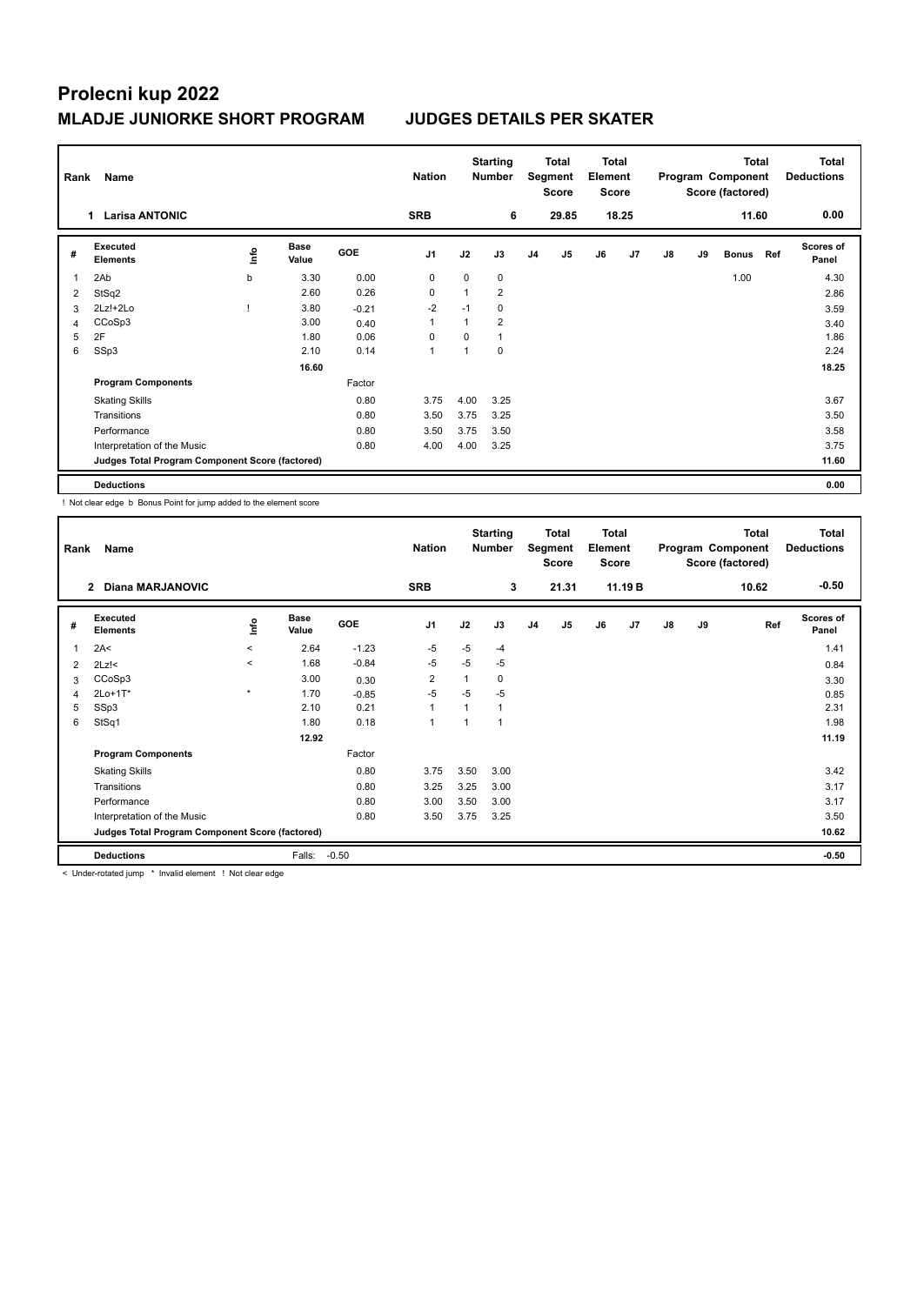## **Prolecni kup 2022 MLADJE JUNIORKE SHORT PROGRAM JUDGES DETAILS PER SKATER**

| Rank<br>Name |                                                 |             |                      |            | <b>Nation</b>  | <b>Starting</b><br><b>Number</b> |              | <b>Total</b><br>Segment<br><b>Score</b> |                | <b>Total</b><br>Element<br><b>Score</b> |                | Program Component |    | <b>Total</b><br>Score (factored) | Total<br><b>Deductions</b> |
|--------------|-------------------------------------------------|-------------|----------------------|------------|----------------|----------------------------------|--------------|-----------------------------------------|----------------|-----------------------------------------|----------------|-------------------|----|----------------------------------|----------------------------|
|              | <b>Darinka POPOVIC</b><br>3                     |             |                      |            | <b>SRB</b>     |                                  | $\mathbf{2}$ |                                         | 19.86          |                                         | 10.84          |                   |    | 9.52                             | $-0.50$                    |
| #            | Executed<br><b>Elements</b>                     | <u>info</u> | <b>Base</b><br>Value | <b>GOE</b> | J <sub>1</sub> | J2                               | J3           | J <sub>4</sub>                          | J <sub>5</sub> | J6                                      | J <sub>7</sub> | J8                | J9 | Ref                              | <b>Scores of</b><br>Panel  |
| 1            | 2F                                              |             | 1.80                 | 0.12       | 0              |                                  | 1            |                                         |                |                                         |                |                   |    |                                  | 1.92                       |
| 2            | 2Lz+2Loq                                        | q           | 3.80                 | $-0.35$    | $-2$           | $-1$                             | $-2$         |                                         |                |                                         |                |                   |    |                                  | 3.45                       |
| 3            | 2A<<                                            | <<          | 1.10                 | $-0.55$    | -5             | -5                               | $-5$         |                                         |                |                                         |                |                   |    |                                  | 0.55                       |
| 4            | FCCoSp1                                         |             | 2.00                 | $-0.67$    | -3             | $-3$                             | $-4$         |                                         |                |                                         |                |                   |    |                                  | 1.33                       |
| 5            | SSp3                                            |             | 2.10                 | $-0.07$    | $\Omega$       | $-2$                             | 1            |                                         |                |                                         |                |                   |    |                                  | 2.03                       |
| 6            | StSq1                                           |             | 1.80                 | $-0.24$    | $-2$           | $-2$                             | 0            |                                         |                |                                         |                |                   |    |                                  | 1.56                       |
|              |                                                 |             | 12.60                |            |                |                                  |              |                                         |                |                                         |                |                   |    |                                  | 10.84                      |
|              | <b>Program Components</b>                       |             |                      | Factor     |                |                                  |              |                                         |                |                                         |                |                   |    |                                  |                            |
|              | <b>Skating Skills</b>                           |             |                      | 0.80       | 3.50           | 3.25                             | 2.50         |                                         |                |                                         |                |                   |    |                                  | 3.08                       |
|              | Transitions                                     |             |                      | 0.80       | 3.00           | 3.00                             | 2.75         |                                         |                |                                         |                |                   |    |                                  | 2.92                       |
|              | Performance                                     |             |                      | 0.80       | 3.00           | 2.75                             | 2.75         |                                         |                |                                         |                |                   |    |                                  | 2.83                       |
|              | Interpretation of the Music                     |             |                      | 0.80       | 3.25           | 3.00                             | 3.00         |                                         |                |                                         |                |                   |    |                                  | 3.08                       |
|              | Judges Total Program Component Score (factored) |             |                      |            |                |                                  |              |                                         |                |                                         |                |                   |    |                                  | 9.52                       |
|              | <b>Deductions</b>                               |             | Falls:               | $-0.50$    |                |                                  |              |                                         |                |                                         |                |                   |    |                                  | $-0.50$                    |

<< Downgraded jump q Jump landed on the quarter

| Rank | Name                                            |       |                      |         | <b>Nation</b>  | <b>Starting</b><br><b>Number</b> |      | <b>Total</b><br>Segment<br><b>Score</b> |       | <b>Total</b><br>Element<br><b>Score</b> |       | Program Component<br>Score (factored) |    | <b>Total</b> | <b>Total</b><br><b>Deductions</b> |
|------|-------------------------------------------------|-------|----------------------|---------|----------------|----------------------------------|------|-----------------------------------------|-------|-----------------------------------------|-------|---------------------------------------|----|--------------|-----------------------------------|
|      | <b>Maja MARKOVIC</b><br>4                       |       |                      |         | <b>SRB</b>     |                                  | 5    |                                         | 19.74 |                                         | 10.76 |                                       |    | 9.48         | $-0.50$                           |
| #    | Executed<br><b>Elements</b>                     | lnfo  | <b>Base</b><br>Value | GOE     | J <sub>1</sub> | J2                               | J3   | J <sub>4</sub>                          | J5    | J6                                      | J7    | J8                                    | J9 | Ref          | <b>Scores of</b><br>Panel         |
| 1    | $2F+2T$                                         |       | 3.10                 | $-0.06$ | 0              | $-1$                             | 0    |                                         |       |                                         |       |                                       |    |              | 3.04                              |
| 2    | FCCoSp2                                         |       | 2.50                 | $-0.25$ | $-1$           | $-2$                             | 0    |                                         |       |                                         |       |                                       |    |              | 2.25                              |
| 3    | 2Lze<                                           | $\,<$ | 1.26                 | $-0.63$ | $-5$           | $-5$                             | $-5$ |                                         |       |                                         |       |                                       |    |              | 0.63                              |
| 4    | StSq1                                           |       | 1.80                 | $-0.30$ | $-1$           | $-2$                             | $-2$ |                                         |       |                                         |       |                                       |    |              | 1.50                              |
| 5    | 1A                                              |       | 1.10                 | 0.00    | 0              | $\Omega$                         | 0    |                                         |       |                                         |       |                                       |    |              | 1.10                              |
| 6    | SSp3                                            |       | 2.10                 | 0.14    | 0              |                                  | 1    |                                         |       |                                         |       |                                       |    |              | 2.24                              |
|      |                                                 |       | 11.86                |         |                |                                  |      |                                         |       |                                         |       |                                       |    |              | 10.76                             |
|      | <b>Program Components</b>                       |       |                      | Factor  |                |                                  |      |                                         |       |                                         |       |                                       |    |              |                                   |
|      | <b>Skating Skills</b>                           |       |                      | 0.80    | 3.00           | 3.00                             | 2.75 |                                         |       |                                         |       |                                       |    |              | 2.92                              |
|      | Transitions                                     |       |                      | 0.80    | 3.00           | 2.75                             | 2.75 |                                         |       |                                         |       |                                       |    |              | 2.83                              |
|      | Performance                                     |       |                      | 0.80    | 3.25           | 3.00                             | 2.50 |                                         |       |                                         |       |                                       |    |              | 2.92                              |
|      | Interpretation of the Music                     |       |                      | 0.80    | 3.50           | 3.25                             | 2.75 |                                         |       |                                         |       |                                       |    |              | 3.17                              |
|      | Judges Total Program Component Score (factored) |       |                      |         |                |                                  |      |                                         |       |                                         |       |                                       |    |              | 9.48                              |
|      | <b>Deductions</b>                               |       | Falls:               | $-0.50$ |                |                                  |      |                                         |       |                                         |       |                                       |    |              | $-0.50$                           |

< Under-rotated jump e Wrong edge